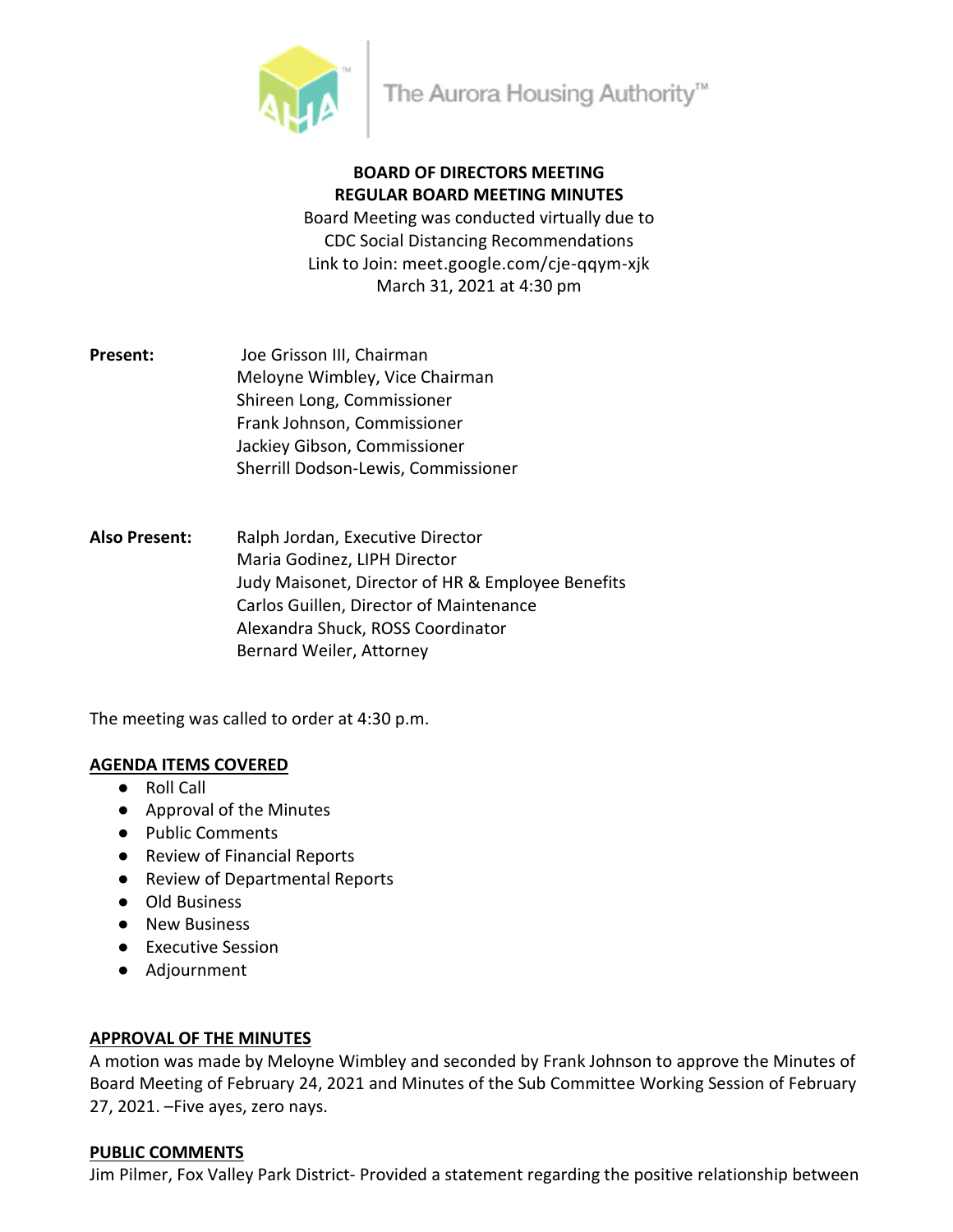

the Fox Valley Park District and the Aurora Housing Authority. Mr. Pilmer expressed enjoying being able to get out into the community and partner with Mr. Jordan and AHA on current and future projects.

## **FINANCIAL REPORTS**

Mr. Jordan provided a summary of the February financials.

## **DEPARTMENTAL REPORTS**

#### **Public Housing**

Ms. Maria Godinez provided a summary of her report highlighting the partnership between the VNA and Kane County Health Department to provide COVID-19 vaccines to Maple Terrace and Centennial House residents and AHA staff.

Ms. Godinez also provided and update on the CDC and State of Illinois Eviction moratoriums.

Ms. Alexandra Shuck provided a summary of the ROSS program.

## **Housing Choice Voucher (Section 8)**

Ms. Robinson read from her report and highlighted that AHA's inspector is now assisting with special inspections and initial inspections as needed. McCright & Associates is only providing initial inspections at this time.

Mrs. Robinson also indicated that the Occupancy Department has begun the screening process of the first 50 HCV applicants. Briefing will be conducted virtually with 5 applicants at a time. The AHA will issue 15 vouchers a month.

#### **Maintenance**

Mr. Carlos Guillen provided a summary of his report.

Mr. Guillen also highlighted that maintenance staff continues to address primarily work order, night calls cleaning/disinfecting and vacancy turn arounds.

Mr. Guillen provided a list of contractors and work performed at the various sites.

#### **Executive Report**

Mr. Jordan provided from his report that AHA partnered with Illinois Department of Public Health and VNA to provide COVID-19 vaccines during the month of March.

The contractor has completed the exterior work for Indian Trail project. A final walkthrough will be conducted later in the week.

The AHA completed the Request for Proposal (RFP) to complete the interior of the units at Indian Trail Bids are due April 5, 2021.

The AHA also completed a Request for Qualifications (RFQ) for development of the agency's portfolio.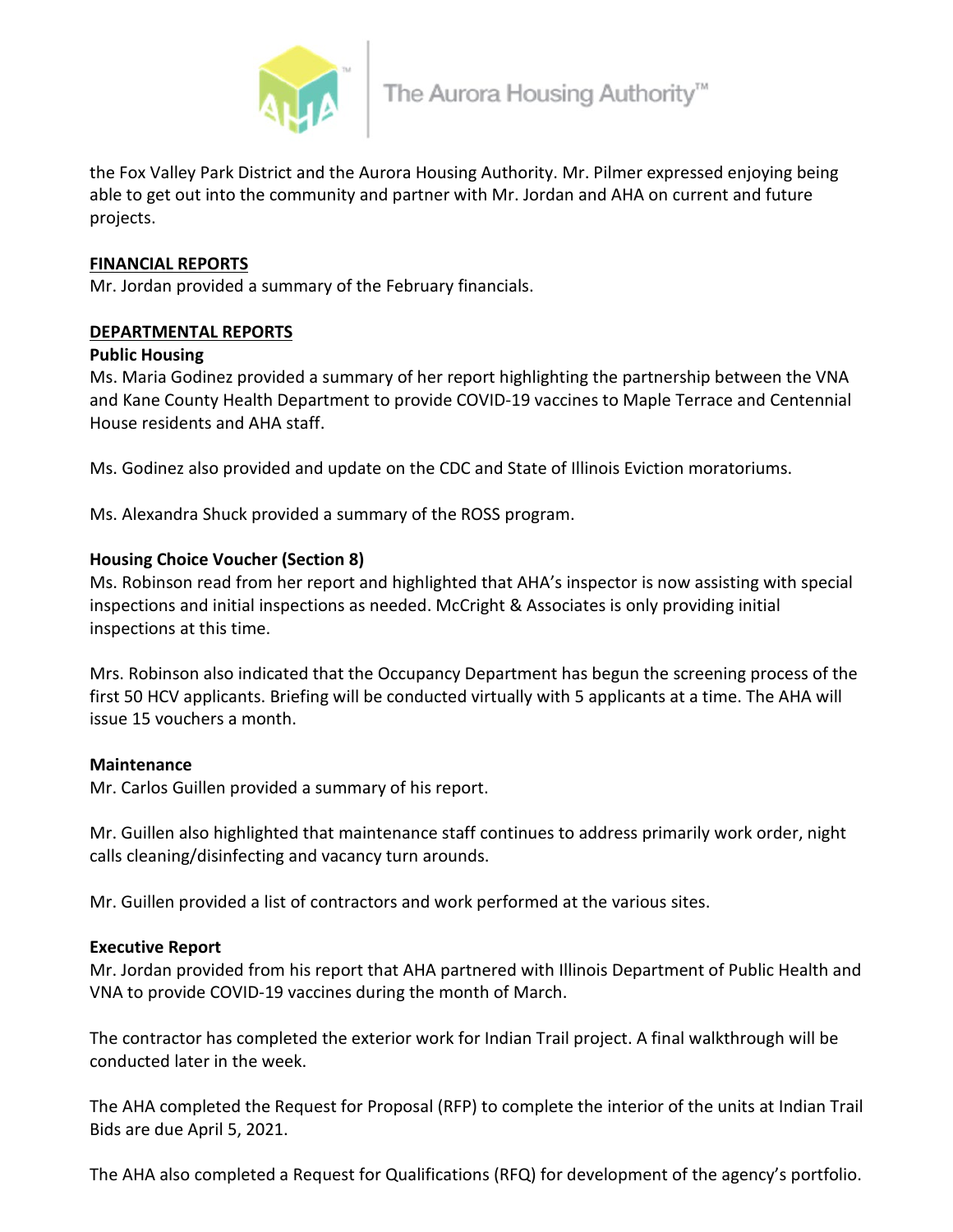

This request is for development companies to assist the AHA in creating new development ideas and plans for the agency's entire portfolio.

The agency completed its 2022 Budget and submitted for approval at the current meeting.

The agency has also completed its audit for 2020. Rubino and Company Chartered will provide details at the current meeting.

Lastly, staff will have 2022 planning meetings the week of April 5, 2021. Public Housing and maintenance will focus on Occupancy, rent collection and unit turnaround while Housing Choice Voucher staff will focus on new voucher and preparation for SEMAP.

#### **OLD BUSINESS**

None discussed

#### **NEW BUSINESS**

Philippe Lindsay of Rubino & Company provided details of the March 31, 2020 audit. Testing provided that the agency had no findings and no major adjustments to make.

#### **Resolution 2021-02 Approval of Fiscal Year 2022 Operating Budget**

Mr. Jordan presented the resolution.

A motion was made by Frank Johnson and seconded by Sherrill Dodson-Lewis to approve Resolution 2021-02, Six–ayes, zero nays.

#### **Resolution 2021-03 Approval of Bad Debt Write-off**

Mr. Jordan presented the resolution.

All questioned voiced were settled

A motion was made by Meloyne Wimbley and seconded by Frank Johnson to approve Resolution 2021-03, Six–ayes, zero nays.

#### **Resolution 2021-04 Approval of Cost-of-Living increase & Bonuses**

Mr. Jordan presented the resolution.

A motion was made by Meloyne Wimbley and seconded by Sherrill Dodson-Lewis to approve Resolution 2021-04, Six–ayes, zero nays.

#### **Resolution 2021-05 Approval of Ratification of Change Order**

Mr. Jordan presented the resolution. Mr. Jordan and Board had open discussion regarding the Ratification and Indian Trail site.

A motion was made by Jackiey Gibson and seconded by Frank Johnson to approve